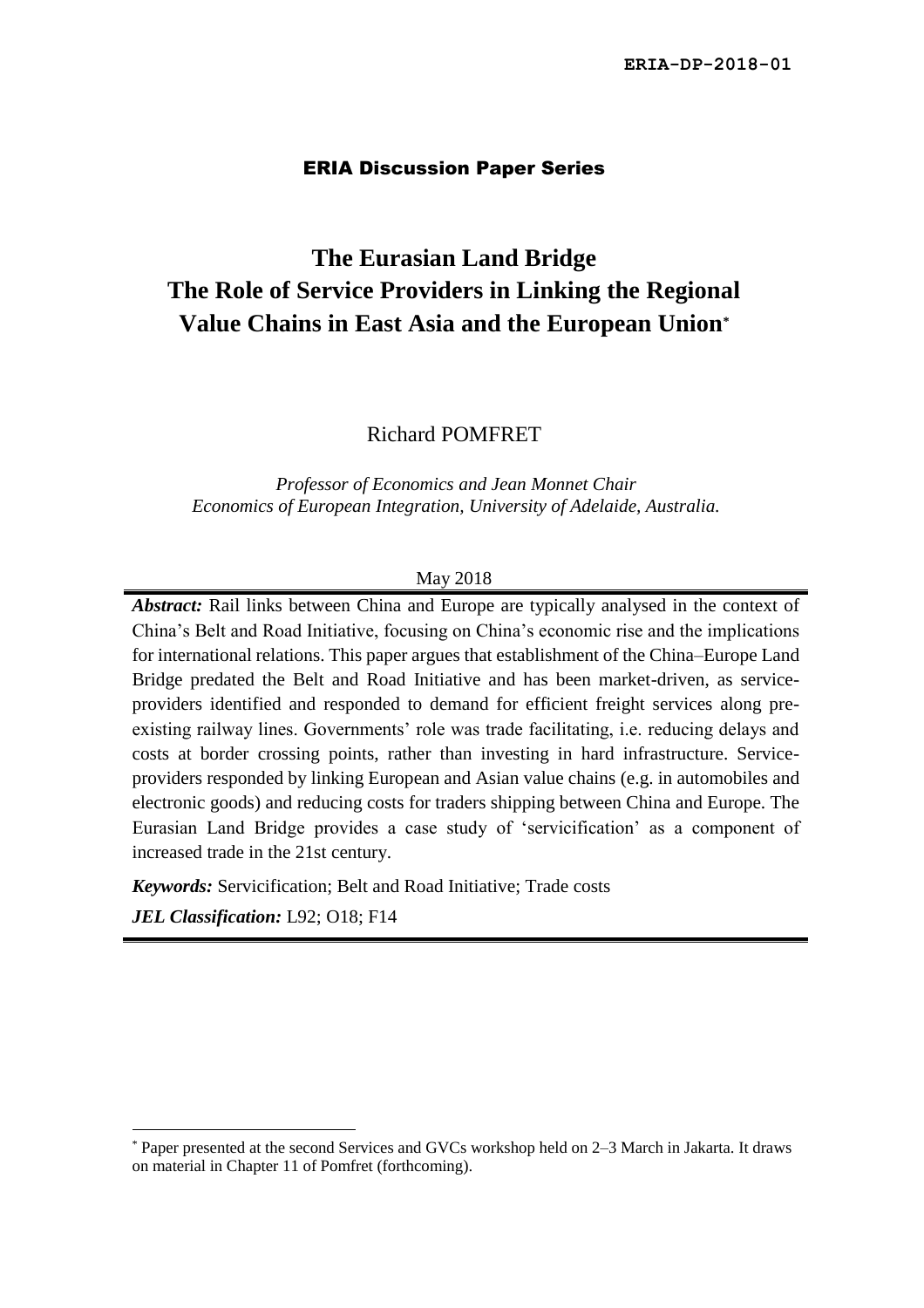The following item appeared in the *China Daily* on 26 December 2017:

#### *Over 6,200 train trips made between China, Europe in 6 years*

*Freight trains made a total of 6,235 trips on 57 routes since the China–Europe freight train services began in 2011. The cross-border rail network has bridged 35 Chinese cities with 34 European cities in 12 countries over the past six years. In 2017, more than 3,270 journeys have been made between cities in the two continents, according to the transport coordinating committee of China–Europe trains Tuesday. The number of such train trips is expected to reach 4,000 in 2018, according to Zhao Jun, head of the freight department of China Railway Corporation. 'We will focus on raising the efficiency and profits and lowering the empty-loading ratio next year,' Zhao said.* http://www.chinadaily.com.cn/a/201712/26/WS5a41fcf5a31008cf16da38a5.html

The newspaper report raises the questions of why is the Land Bridge so important to China and to Eurasia, and why is 2011 a key date? I argue that rail connections linking China and Europe were created in response to demands from participants in global value chains (GVCs). A common finding in the literature on GVCs is that most GVCs are regional, and that three main regional value chains are in North America, Europe, and East Asia (Johnson and Noguera, 2012; Baldwin and Lopez–Gonzalez, 2013). The Eurasian Land Bridge is a step towards linking the last two of these.

A striking feature of the creation of the Land Bridge since 2011 is that it has involved little investment in physical capital because the track was already in existence before the 21st century. The crucial role was played by service-providers. Initially, the national rail companies had to cooperate in providing the international rail service. Then, freight forwarders and courier firms contributed by providing additional services that made the rail route attractive to a larger number of potential users. The dynamic scale effects created a virtuous circle of reduced costs and increased choice generating additional customers and making further service-innovations profitable.

Section 1 reviews Eurasian rail lines before 2010, none of which provided a significant China–European Union (EU) service. Since China's 'open door' reforms of 1978–1979, transport of exports from eastern China has been by sea and, to a much lesser extent, by air. Section 2 identifies China's Western Development Program and the needs of GVCs as key catalysts behind the 2011 date. This date is before China announced in September 2013 the One Belt, One Road, since rebadged as the Belt and Road Initiative (BRI) and formally launched in May 2017, but the BRI is clearly connected to the Land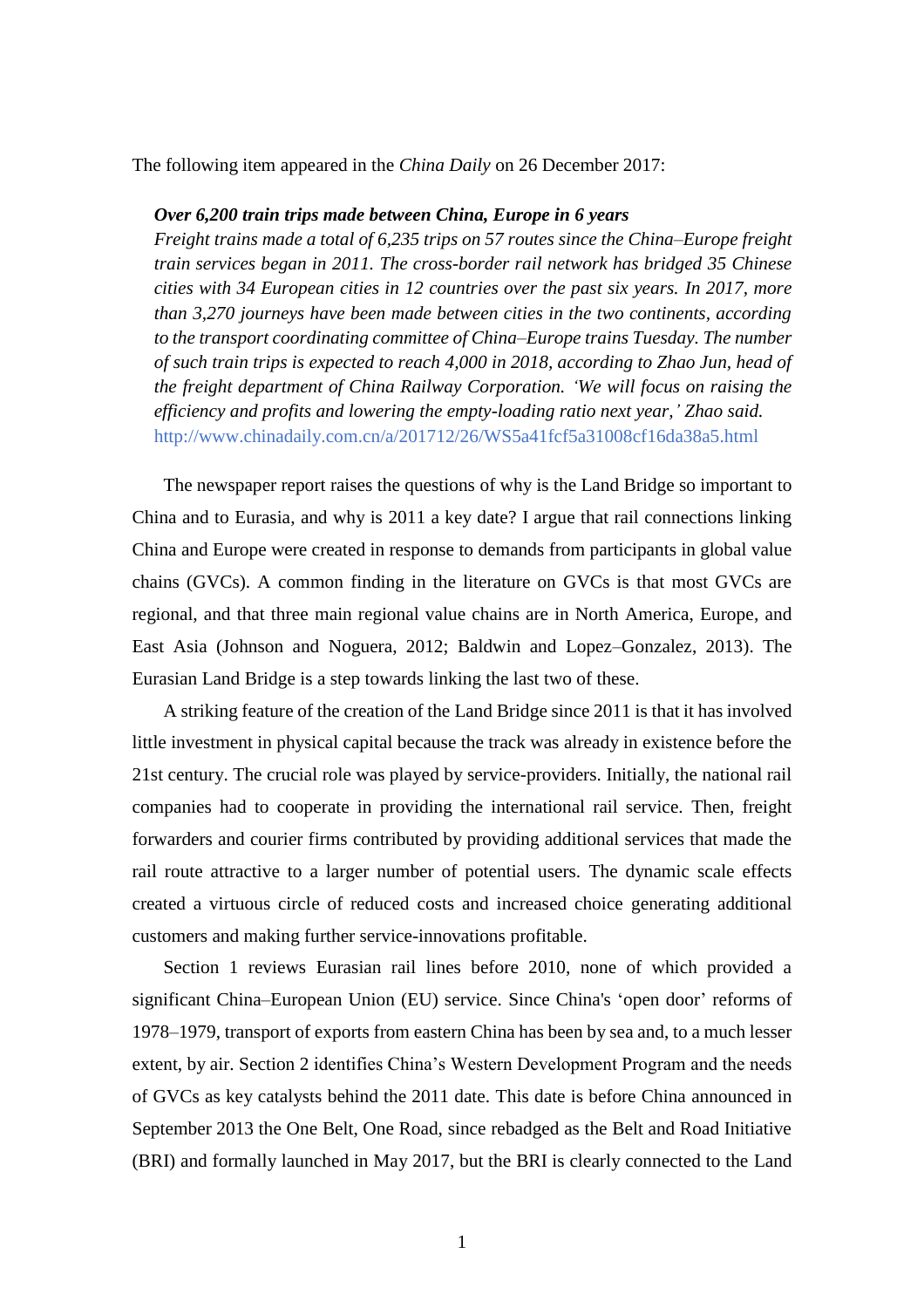Bridge and these links will be analysed in Section 3. Section 4 analyses more rigorously the role of service providers and of governments in reducing trade costs; an effective land link from China to the EU and the Middle East requires lower trade costs, and both hard and soft infrastructure matter. Section 5 draws conclusions and policy implications.

#### **1. China–Europe Rail Links before 2010**

Overland trade between China and Europe dates back more than two millennia. The Silk Roads carried more than silk and could be highly profitable. At different times, oases along the routes **–** Merv, Bukhara, and Samarkand **–** were amongst the largest cities in the world. The overland trade was subject to disruption as raiders from the north attacked the camel caravans and raided the cities, but the nomads settled and eventually guaranteed the traders' security. The *pax mongolica* under Chinggis Khan's successors saw active trade and long-distance communications (a prototype Pony Express mail service) across the world's most extensive land-based empire.

The definitive destruction of the overland trade followed the discovery by Portuguese navigators of sea routes from Europe to Asia round the Cape of Good Hope around 1500. For the next 500 years, sea was the dominant mode of transport between Europe and East Asia. Falling maritime transport costs continuously reinforced this dominant role. By 2015 the largest ships could carry over 20,000 twenty-foot-equivalent (TEU) containers through the Suez Canal.

Several rail links were constructed in the 20th century, but none was a significant carrier of China**–**Europe freight. The most important was the Trans-Siberian railway built by Russia between 1891 and 1905, primarily for military purposes to link the Russian Far East with the major cities of western Russia. Connections were built through Mongolia to Beijing and through Northeast China to the Pacific coast, but they primarily carried bilateral trade and were subject to disruption by political events, such as the 1960 Sino**–** Soviet split. The Russia**–**Korea extension of the Trans-Siberian railway carries cargo between Russia and North Korea but has never been part of a significant Europe**–**Korea link.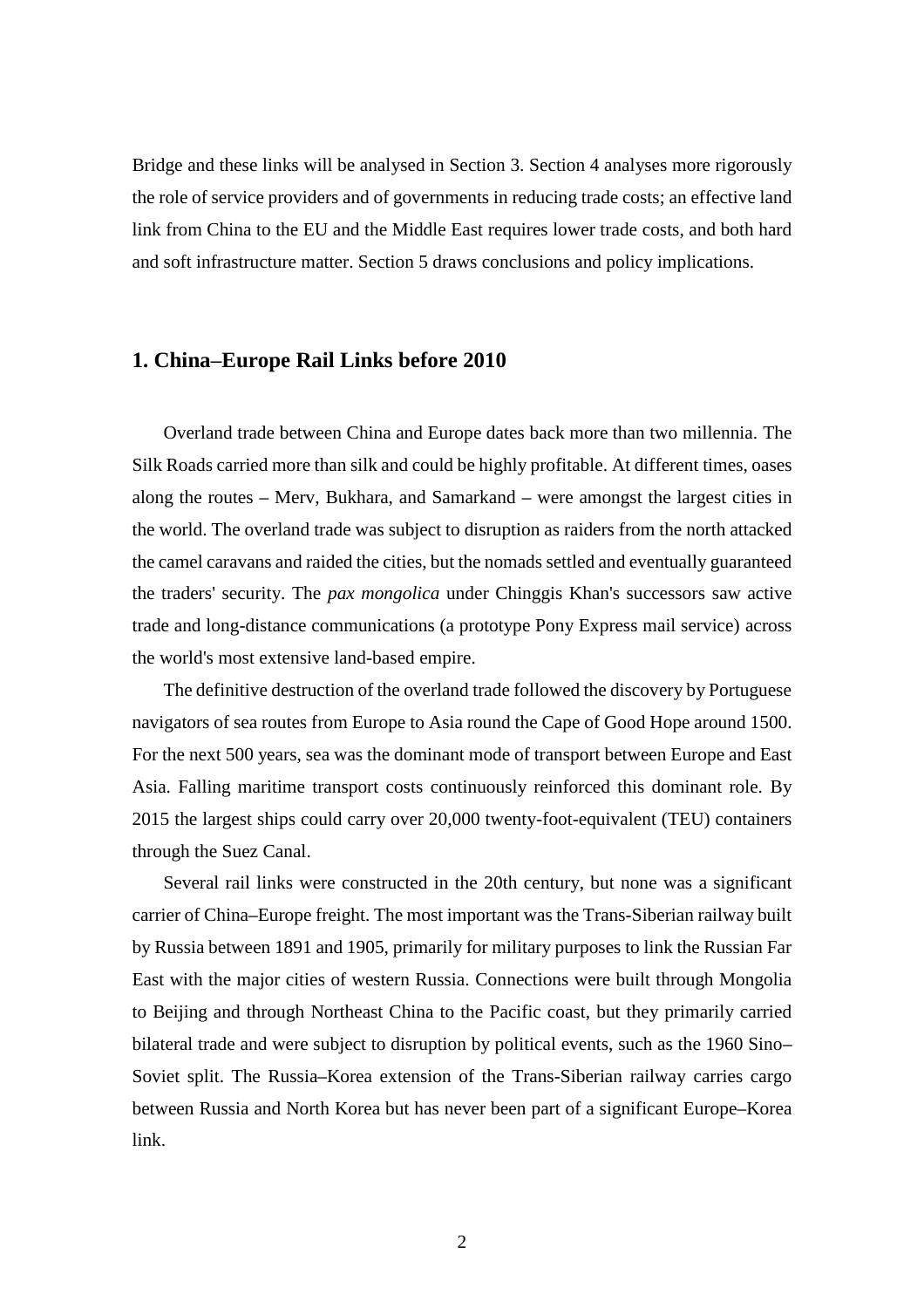In 1990, the penultimate year of the Soviet Union, a new railway was completed between Kazakhstan and Xinjiang. After 1991, this line mainly served bilateral trade between Kazakhstan and China **–** Kazakh coal and iron being traded for Chinese manufactured goods. The EU supported a rail link from Central Asia through the Caucasus to Europe that bypassed Russia by crossing the Caspian Sea between Turkmenistan and Azerbaijan. This Transport Corridor Europe**–**Caucasus**–**Asia (TRACECA) route was feasible but little used, in part because the changes from rail to sea to rail again and, in many versions, to sea again to cross the Black Sea made the route a poor competitor to the maritime route, and also because transit arrangements through Turkmenistan and Uzbekistan were difficult. Finally, United Nations transport committees drew up maps showing a Trans-Asian Mainline from China through Central Asia and Iran, to Turkey and Europe; the track was in place, but the mainline was a planners' dream rather than a functioning long-distance route.

In sum, before 2011, the rail track was in place linking China and Europe (Map 1), but there were no scheduled freight services because rail was not competitive with sea freight. Occasional block trains were run along the Trans-Siberian on an ad hoc basis for German car companies seeking to ship components to their joint-venture assembly factories in northeast China: VW/Audi in Changchun and BMW in Shenyang.<sup>1</sup> Similar block trains carried Korean car components from the port of Lianyungang to the UzDaewoo joint-venture factory near Andijan in Uzbekistan; following Daewoo's financial problems in the 1998 Asian Crisis and takeover of its car division by General Motors, the factory is now GM Uzbekistan but the main supplying country is still the Republic of Korea. Such journeys to and from China showed that long-distance international rail services to serve GVCs were feasible. However, they were commissioned by firms as bespoke services for their own use on an ad hoc basis and were not availed by other potential users.

<sup>&</sup>lt;sup>1</sup> Block trains consist of flat trucks, each carrying a container. In 2010 Volkswagen exported 600,000 German-made gearboxes and engines to China, where it had two joint-venture operations, in Changchun and in Shanghai. The German car companies in China were at the start of an expansion that would see their car production in China grow from 1.8 million units in 2010 to 4.6 million units in 2016.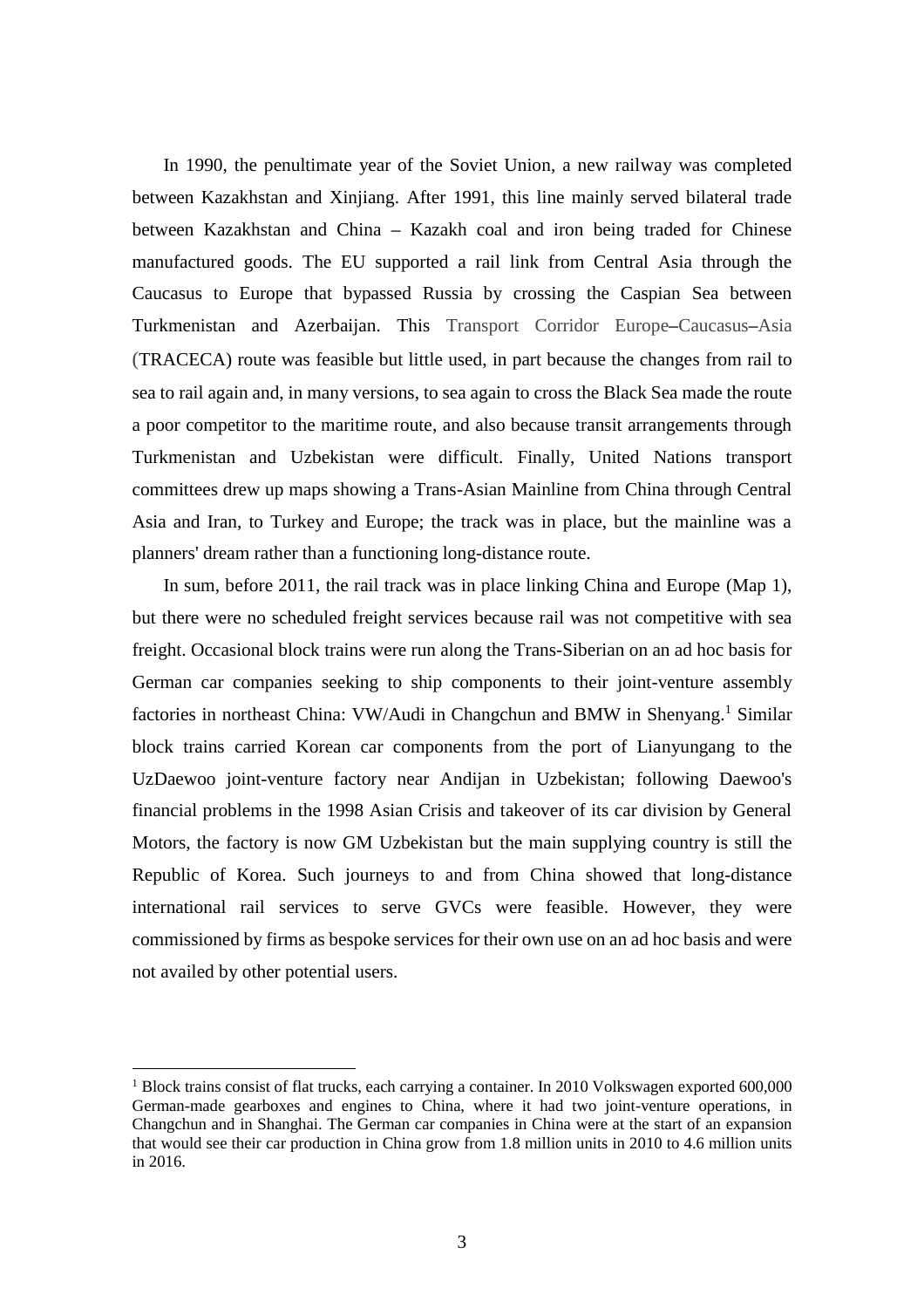# **2. China–Europe Rail Links since 2011**

The catalyst behind new rail services was the 'Go West' policy launched just before China's entry into the World Trade Organization in 2001.<sup>2</sup> The policy provided incentives for firms to produce in China's inland provinces that had fallen behind the booming coastal provinces. The policy's impact was initially minor. In 2010, a bonded train link between the Shenzhen terminals in Yantian and Chongqing was opened. This encouraged Foxconn, Hewlett**–**Packard, and others to build large assembly facilities in Chongqing. The bonded train's function of bringing imported components from Southeast Asia and elsewhere to the factory gate in Chongqing without border-crossing problems highlights the GVC nature of the large assembly plant which were at the final stage of the Apple laptop or HP printer supply chains.

The original plan of many of the new investors appears to have been to export the products by boat along the Yangtze River to Shanghai. <sup>3</sup> However, increased shipping along the Yangtze quickly led to congestion, especially at the Three Gorges five locks system, and the electronics firms that had responded to China's Go West policy by investing in assembly operations in Chongqing sought a better export route than the congested Yangtze River. Meanwhile, in 2011 VW opened a new joint-venture assembly plant in Chengdu, just 300 kilometres west of Chongqing by rail.

The railway companies of Germany, Poland, Belarus, Russia, Kazakhstan, and China came up with an answer in the form of a Chongqing**–**Duisburg block train. Some policy coordination amongst the six countries' governments was necessary to ensure smooth passage across national borders, but since the trains did not stop *en route* this could be a simple transit agreement to respect seals on bonded containers. <sup>4</sup> There does not appear to

 $2$  Officially called the Western Development Program, it covered the municipality of Chongqing; the provinces of Gansu, Guizhou, Qinghai, Shaanxi, Sichuan, and Yunnan; and the autonomous regions of Guangxi, Inner Mongolia, Ningxia, Tibet, and Xinjiang.

<sup>&</sup>lt;sup>3</sup> Alternatives to the Yangtze River route were restricted and expensive. If an export cargo went by road, it had to travel to the port in a sealed truck, and bonded and unbonded cargo could not be mixed. If it was sent by air from western China, the airport of departure had to be Chengdu.

<sup>&</sup>lt;sup>4</sup> An HP logistics manager claims that establishment of the Eurasian customs union between Belarus, Kazakhstan, and Russia in June 2011 was a crucial step, because previously there had been mandatory customs searches of 10% of containers at the Russian border, but within the customs union there were no longer border checks at borders between member countries (Shepard, 2016b).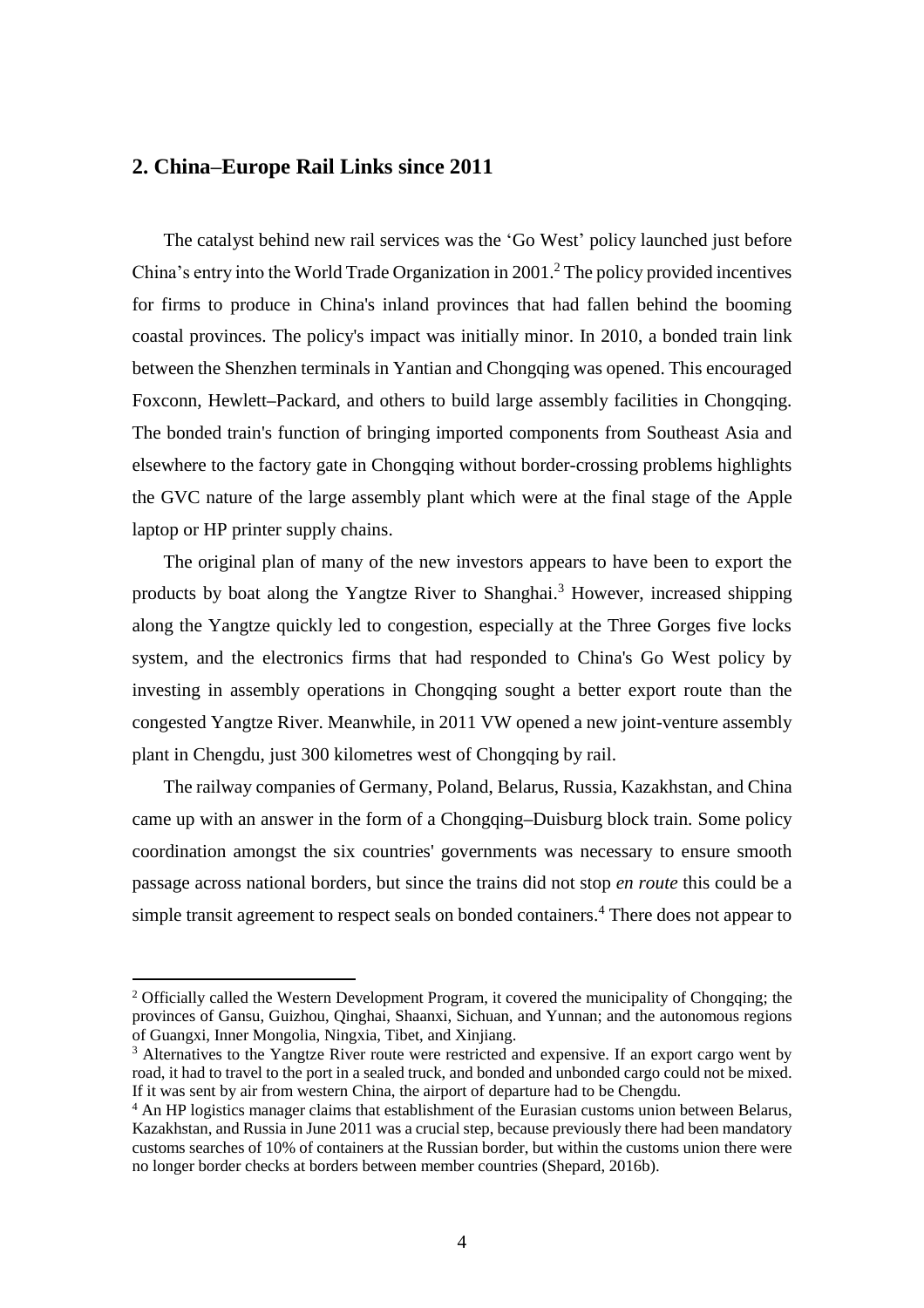have been any formal agreement amongst the rail companies, who collected transit fees and organised the change of gauge at the China**–**Kazakhstan and Belarus**–**Poland borders, while the end-companies Deutsche Bundesbahn and China Railway Corporation provided overall quotes to clients and organised loading and unloading at the termini.<sup>5</sup> In sum, the Chongqing**–**Duisburg block train was a commercial response by service providers to demands from two of the leading GVC sectors **–** cars and electronics.

The response was successful because, although rail was more expensive than sea per container, it took less than half the time (16 days between Chongqing and Duisburg, compared to a minimum 36 days and typically over 40 days by sea from Shanghai to Rotterdam) and promised reliable delivery times, both of which are important considerations for GVC participants (Sourdin and Pomfret, 2012). The immediate success of the Chongqing**–**Duisburg train led to a classic tournament, as service providers offered alternative routes. Between 2011 and 2015, at least nine different routes had been tried (Table 1). Some of these routes used the Trans-Siberian railway, e.g. Harbin**–**Hamburg or Suzhou**–**Warsaw, but most used the route across Kazakhstan, as in Map 2.

| Route                                | <b>Start</b>     | Length     | <b>Duration</b> |
|--------------------------------------|------------------|------------|-----------------|
|                                      |                  | Kilometres | Days            |
| Chongqing-Duisburg (DE)              | <b>July 2011</b> | 11,179     | 16              |
| Wuhan-Mēlnik (CZ)                    | October 2012     | 10,863     | 16              |
| Suzhou-Warsaw (PL)                   | November 2012    | 11,200     | 18              |
| Chengdu-Łódź (PL)                    | April 2013       | 9,826      | 10.5            |
| Zhengzhou-Hamburg (DE)               | <b>July 2013</b> | 10,124     | $19 - 20$       |
| Yiwu-Madrid (ES)                     | November 2014    | 13,052     | 21              |
| Hefei–Kazakhstan; Hefei–Hamburg (DE) | June 2014        | c11,000    | 15              |
| Changsha-Duisburg/Moscow/Tashkent    | October 2014     | 11,808     | 18              |
| Harbin-Hamburg (DE)                  | June 2015        | 9,820      | 15              |

**Table 1**: **Railway Routes from China to the European Union, to end of 2015**

Source: Li, Bolton, and Westphal (2016: 8).

-

The trial-and-error process was a market discovery exercise to find routes on which customers were willing to pay for rail service between China and Europe. Some trials will

<sup>&</sup>lt;sup>5</sup> In April 2017, the railway companies of Belarus, China, Germany, Kazakhstan, Mongolia, Poland, and Russia signed an agreement on deepening cooperation or the seamless passage of container trains between China and Europe. This appears to have been the first formal agreement on the matter.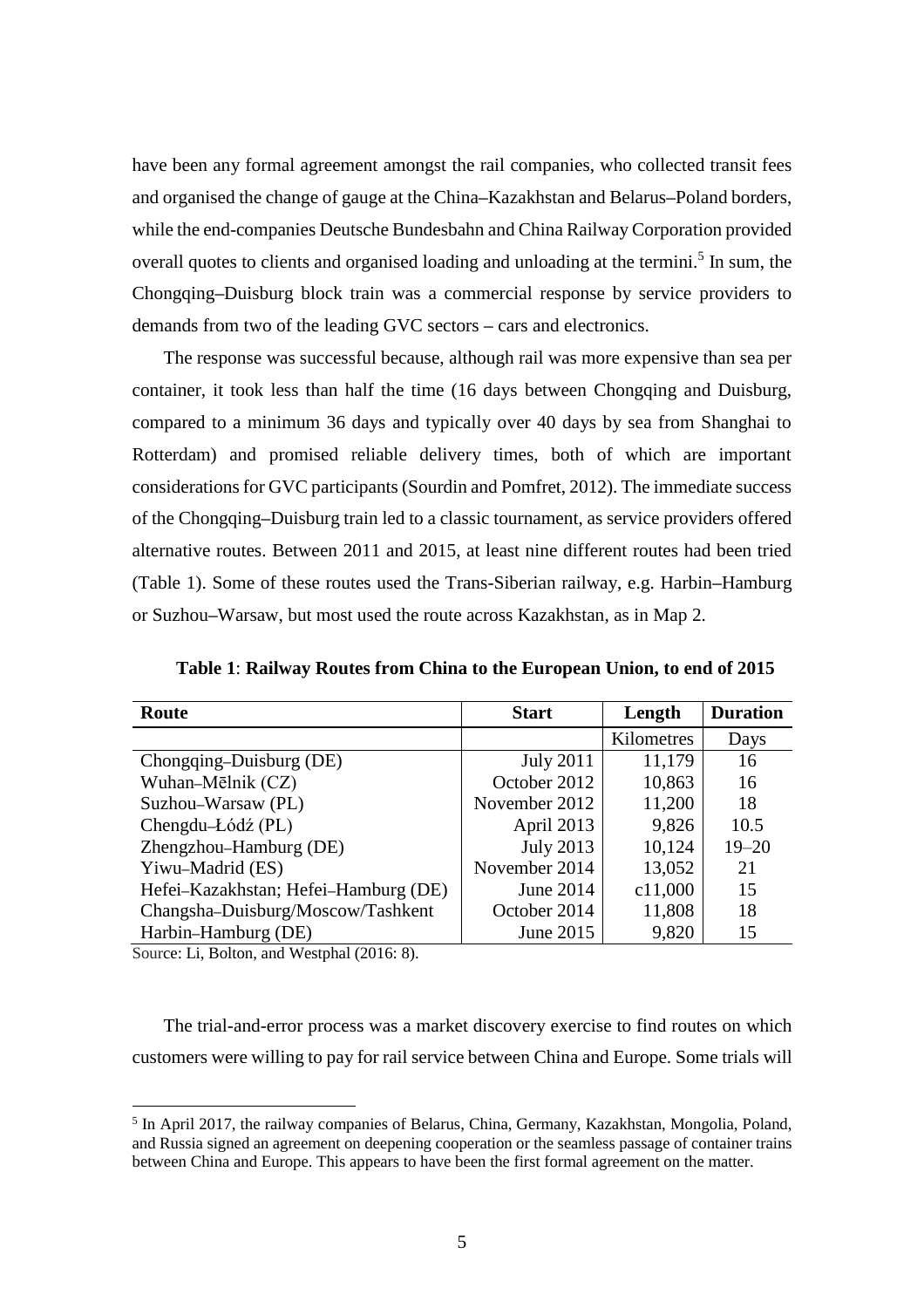prove unsuccessful, but the established routes like Chongqing**–**Duisburg have been very profitable for the carriers. The financial returns to the rail companies are commercially sensitive. However, Kazakhstan's rail company is reported to have earned over a billion dollars in transit fees in 2015.<sup>6</sup> At a conference presentation in June 2016, a senior Bundesbahn official described Chongqing–Duisburg as the German company's most profitable route.<sup>7</sup>

The trial process continued after 2015 and regular services were established on the most successful routes. In April 2016, the first China–France train went from Wuhan to Lyon in 15 days (Map 3). In January 2016, a Yiwu–Tehran train reached Iran in 14 days. In January 2017, the first China–UK train went from Yiwu to London. By the end of 2017, the Land Bridge had connected 35 Chinese cities and 34 European cities by rail. Some connections were one-off trials, while other routes flourished. The Duisburg– Chongqing–Duisburg service ran on a three-times-a-week schedule in 2016 and became a daily service in 2018. Yiwu–Madrid has been a popular route, now offering a regular once-weekly service, and services to Łódź have also flourished.<sup>8</sup>

The catalyst for the Land Bridge rail services was car and electronics firms seeking to reduce their trade costs, between German component suppliers and VW, Audi, and BMW assembly plants in China; and between Apple, HP, and Acer assemblers in China and consumers of their electronics products in the EU. Production along these GVCs relies on minimising the need for inventories by securing just-in-time delivery of components to the next-stage producer and prompt delivery of the final product to distribution centres and final retailers. Trade costs are evaluated in terms of money, time, and certainty. At current transport costs, auto components and laptops fit into an intermediate category of goods for which airfreight is too expensive but firms are prepared to pay for the time-saving that rail transport offers over maritime transport.

<sup>6</sup> Central Asia Regional Cooperation Corridor Performance Measurement and Monitoring, *Annual Report 2015* (Asian Development Bank, Manila), page 43.

<sup>7</sup> OSCE Business Conference 'Connectivity for Commerce and Investment', held at the German Foreign Ministry, Berlin, 18–19 May 2016.

<sup>&</sup>lt;sup>8</sup> Shepard (2016a) quotes a DHL agent on the importance of scheduled services: 'When there was no volume the train operator would say, 'Okay, let's wait one, two, three days until we have a full train.' The real change happened in 2013 with the Chengdu–Lodz train that opened. It was like a breakthrough. They published their departure time and had a direct line.'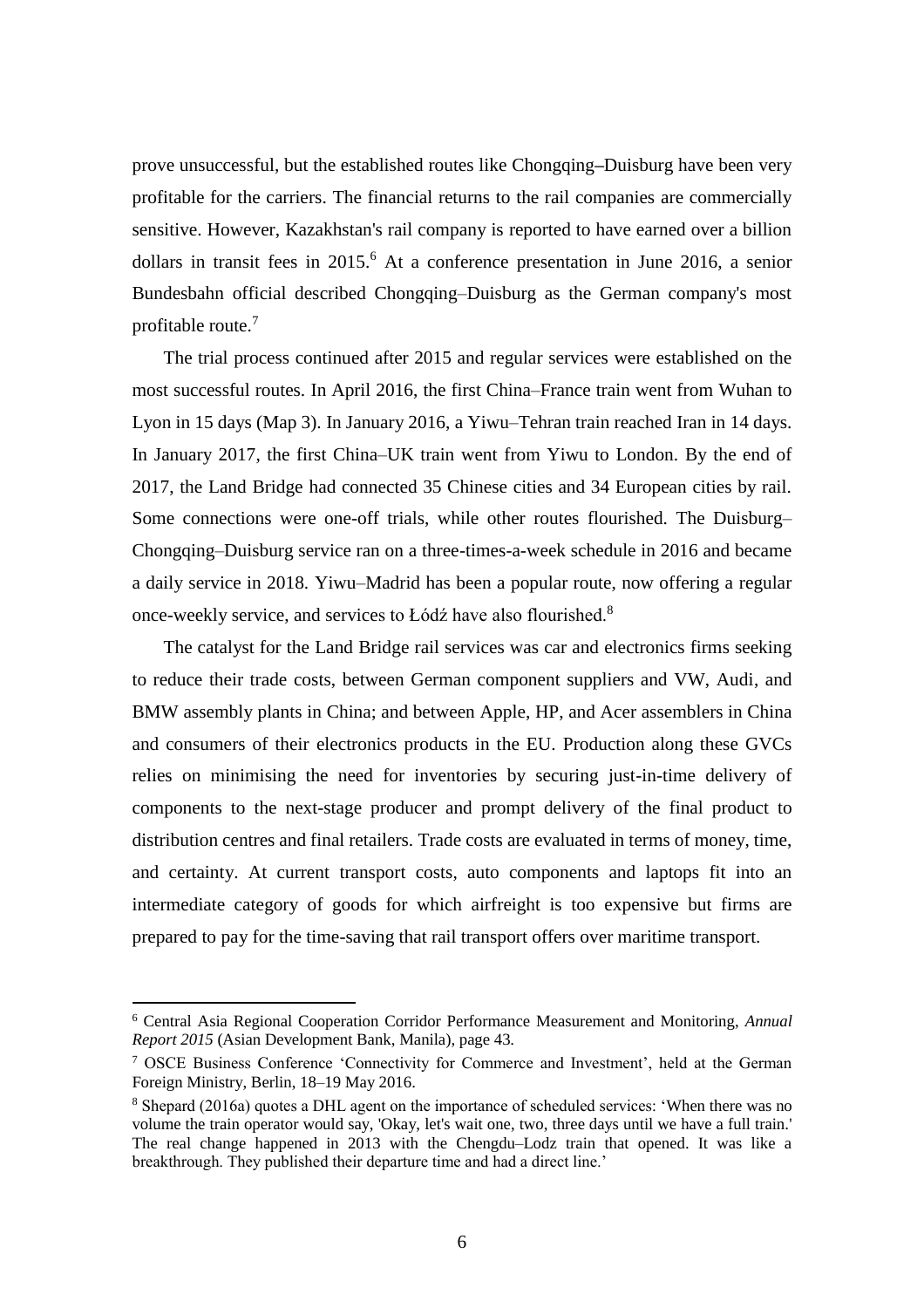### **3. One Belt, One Road – the Belt and Road Initiative (BRI)**

In September 2013, President Xi Jinping visited four Central Asian countries before attending the Shanghai Cooperation Organization summit in Bishkek. On his trip, President Xi met all five Central Asian presidents, announced the One Belt One Road and pledged over \$50 billion in Chinese funding for energy and infrastructure projects. The Asian Infrastructure Investment Bank (AIIB), mooted at the same time, formalised in 2014–2015 and officially opened in 2016, stood ready to provide funding. The One Belt One Road was rebadged as the Belt and Road Initiative (BRI) and officially launched at the Belt and Road Forum for International Cooperation on 14–15 May 2017 in Beijing, attended by 29 foreign heads of state and government and by representatives from more than 130 countries and 70 international organisations. At China's 19th National Congress in October 2017, the BRI was incorporated into the Chinese constitution institutionalising its position as a foremost foreign policy goal of President Xi.

The high profile given by China to the BRI and Asian Infrastructure Investment Bank have helped to publicise the option of overland rail service across Eurasia. However, much was already happening along the Land Bridge, and had been market-driven. Does the BRI matter, or is it just giving a new name to a pre-existing phenomenon?

The BRI holds promise for extending the Eurasian Land Bridge to include both the current China–Belarus mainline to Baltic ports and western Europe and a China–Istanbul mainline with spurs to the Middle East and North Africa. Indeed, Chinese maps highlight a route to Europe south of the Caspian Sea through Iran and Turkey (Map 4), and investment plans include track connecting Kashgar to Andijan that will make a south of the Caspian route even shorter. The BRI, as it is currently known, also envisages improved rail connectivity with Southeast Asia and with Pakistan. The most important aspect of BRI plans is that by creating alternative routes and wider connections the network becomes more useful and less vulnerable to hold-up by a transit country. Although the current routes appear to function well on existing track, the additional routes may need more investment, e.g. the missing Kashgar–Osh–Andijan segment or at changeof-gauge points, for which China or the Asian Infrastructure Investment Bank (AIIB) promise to be a source of funds.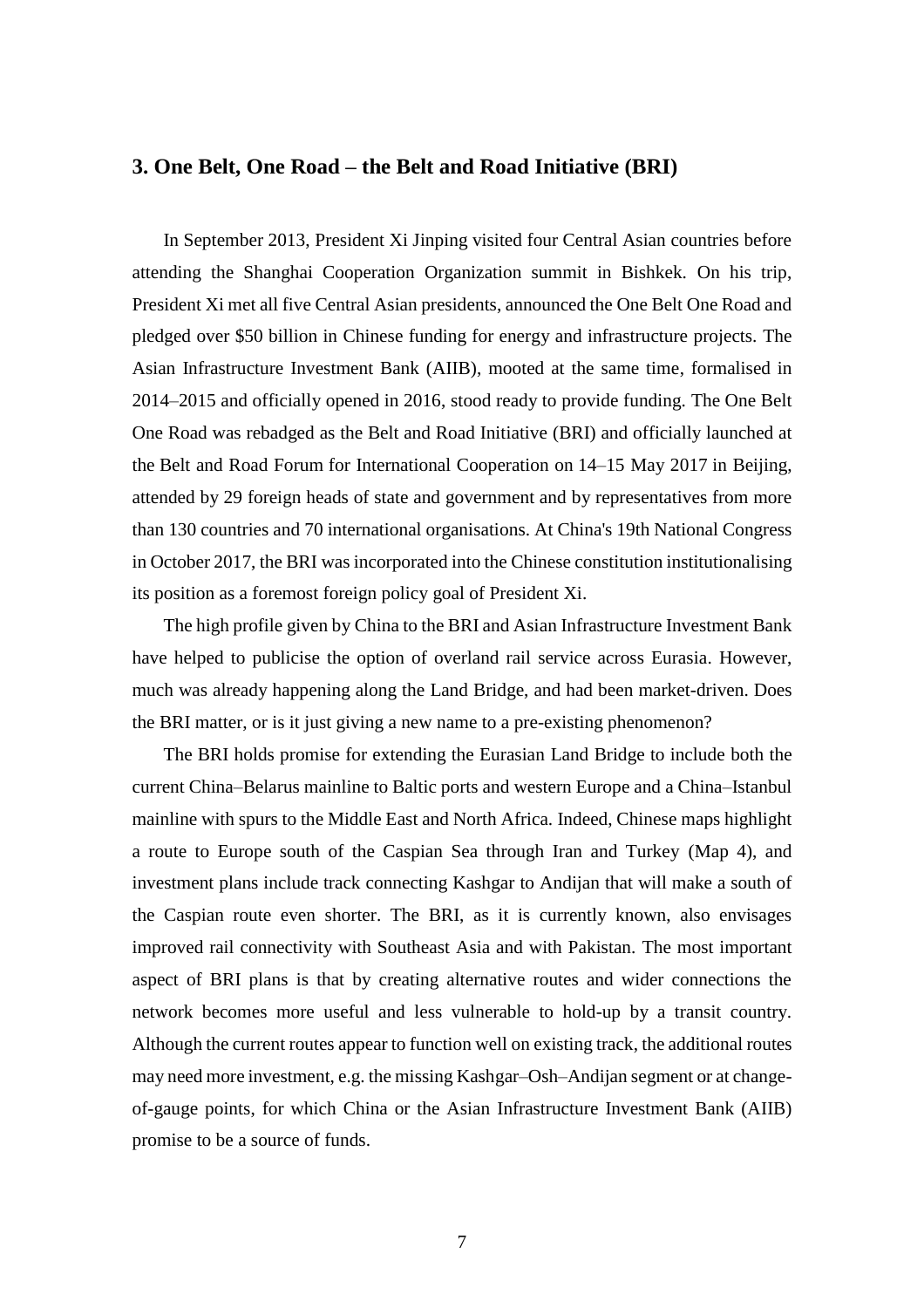Multiple routes are important because they enhance the range of transport options and they reduce hold-up possibilities, which are always a danger along a single route passing through several countries. Countries *en route* may be able to benefit from lower trade costs to promote economic diversification – as long as they lower trade costs under their control (trade facilitation).

All the routes are being improved and are trying to show their superiority, and there is an incentive for individual transit countries to enhance their attractiveness so that preferred routes pass through their territory, yielding transit fees and the opportunity to use improved rail services for trade. Travel time on the TransCaspian Aktau–Baku route has been reduced by construction of two new rail sections west of Zhezkazgan in Kazakhstan, which cut the distance to Aktau substantially. However, at a cost of \$5,000 per container from Dostyk to Batumi, the route is not competitive with Chongqing– Duisburg for China–EU trade.<sup>9</sup> Meanwhile, DHL and DB–Schenker, a division of the German rail company Deutsche Bundesbahn that focuses on logistics, talk of reducing China–EU travel times to 10 days and are exploring new routes via Iran (Shepard, 2016a).<sup>10</sup> Costs are being reduced by running longer trains; since August 2017 XL trains have operated with over eighty containers, in contrast to the previous maximum of 57 conventional railcars.

Thus, it seems likely that an all-land route will dominate over a TransCaspian route, but whether the preferred option runs north or south of the Caspian Sea is still to be determined. The two options have important differences; the former includes Russia as a transit country, while the latter transits Iran and Turkey to Europe and is easily linked to the Arab world. If the intention is to cut transport times by constructing a high-speed rail line, the cost is likely to make the two routes mutually exclusive as main lines between China and Europe and a key issue for the two largest Central Asian countries is whether the route passes through the capital of Kazakhstan, Astana, or the capital of Uzbekistan,

<sup>&</sup>lt;sup>9</sup> A 40-foot container from Chongqing to Duisburg cost around \$7,000 in 2011. By 2014, this had fallen to \$4,000 (Shepard, 2016b).

 $10$  Times have been shaved, first by avoiding customs checks for the sealed cargoes, and second by speeding up the changeover time at change of gauge points. At the Khorgos Gateway between China and Kazakhstan, two trains are lined up side by side and the containers are transferred from one to the other in 47 minutes (Shepard, 2016a). By 2017 the Chongqing–Duisburg journey took 12 days (Esteban and Li, 2017: 12).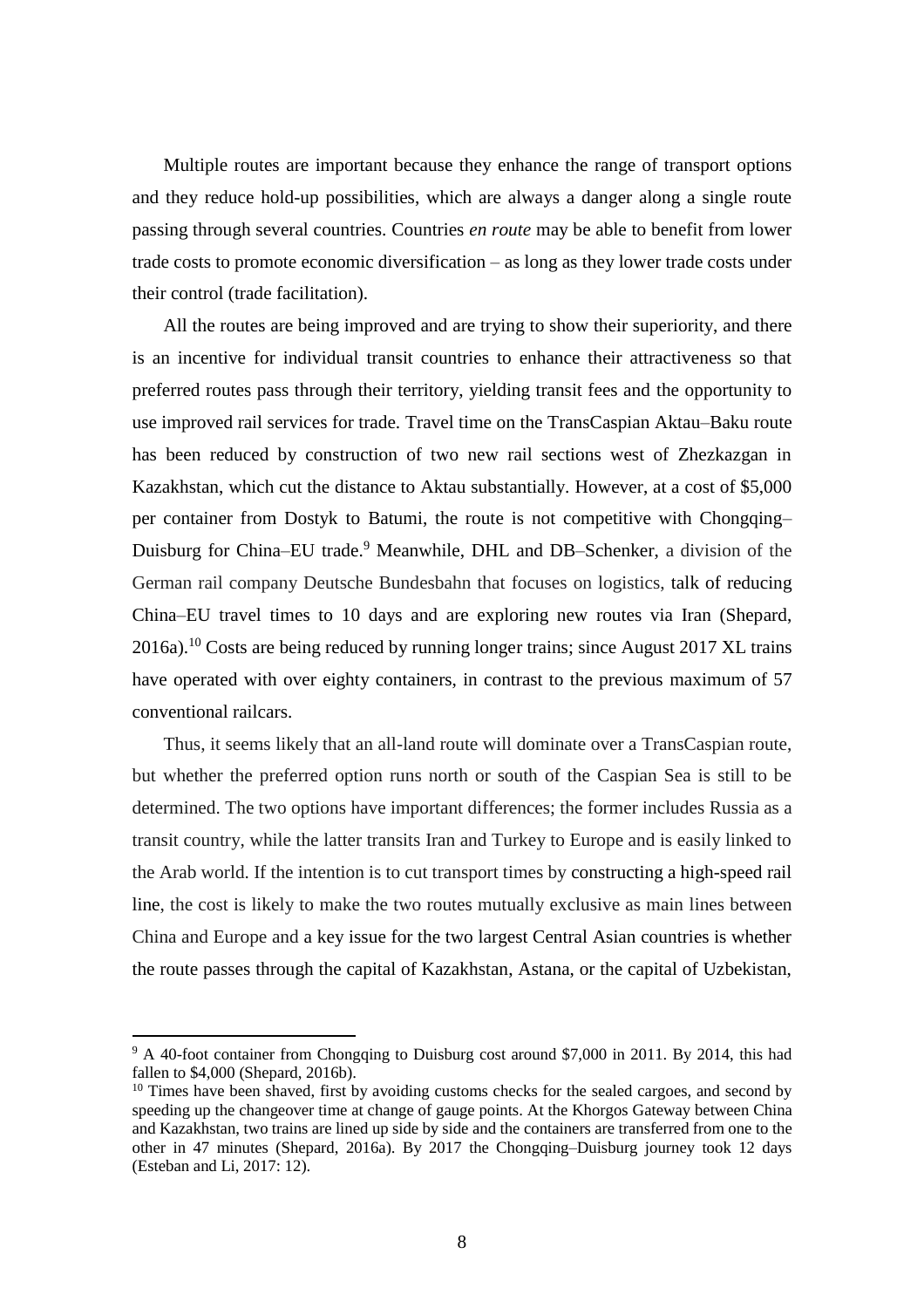Tashkent.<sup>11</sup> Both governments have already shown their eagerness to be on this technological frontier by establishing domestic high-speed passenger services between their two biggest cities (Almaty–Astana and Tashkent–Samarkand). A two-day rail service between China and the EU would be a major step towards Eurasian integration.

A striking feature of the story so far is the absence of major investment. The Land Bridge runs on 20th century rail-track. Its emergence after 2011 reflected a conjuncture of demand, service-provider response, and governments willing to facilitate transit trade. There has been some infrastructure investment, notably in facilities where change of gauge is necessary between China and Kazakhstan and between Belarus and Poland. This has contributed to shaving the time, e.g. Chongqing–Duisburg took 16 days in 2011 and 12 days in 2017, but most of the time-saving is associated with better logistics and prioritising the profitable service. However, future prospects will be enhanced by investment in new or upgraded track, better rolling stock and other facilities, and this is where the BRI backed by the AIIB's financial clout, could make a difference.

Completion in December 2014 of the Uzen–Gorgon railway from Kazakhstan through Turkmenistan to Iran added a further dimension to the regional rail network. The Caspian coastal line may be valuable as an outlet for Kazakhstan's grain exports to the Middle East and North Africa, and as a route for Indian trade with Central Asia through Iran's Indian Ocean port of Chabahar and the Iranian rail system. However, the most dramatic innovation occurred in January 2016, when the first direct train from China to Tehran used this route, benefitting from the newly completed east–west link in the Kazakh rail system and avoiding transiting Uzbekistan (and sending a message to Uzbekistan about the potential cost of its cumbersome transit regulations). The drama lay in the speed with which China reacted to the easing of United Nations sanctions on Iran from 1 January 2016; a week later President Xi Jinping visited Tehran, and before the end of the month the Chinese train was on its way.

China has been involved in construction of other important links in the Central Asian rail network. The second China–Kazakhstan rail line opened in 2013, linking Urumqi more directly to Almaty and Tashkent. In June 2016, President Xi and Uzbekistan's

<sup>&</sup>lt;sup>11</sup> Chinese proposals for a high-speed rail service are not implausible given the speed with which China has constructed its domestic high-speed rail network. For freight trains, the current criterion for 'highspeed' is an average of 200 kilometres per hour.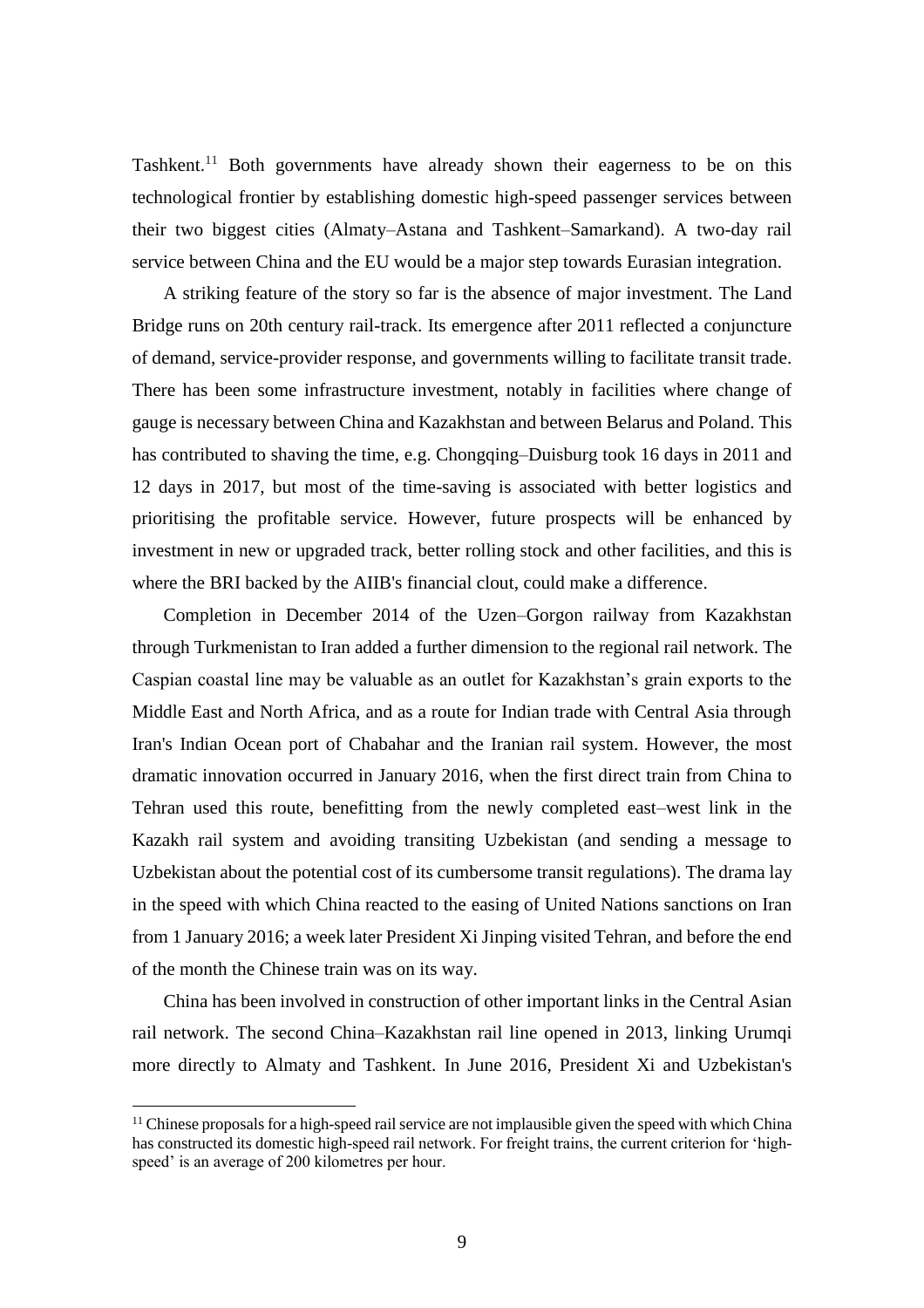President Karimov opened the Angren–Pap railway facilitating transport between the Fergana Valley and Tashkent.<sup>12</sup> A proposed rail link from Kashgar through Osh in the Kyrgyz Republic to the Fergana Valley would link up to this line and continuous existing lines to Iran and through Bosporus Tunnel to Istanbul. An underlying pattern of these investments is that they all strengthen the south of the Caspian route to Europe, while the Kyrgyz line offers China the option of bypassing Kazakhstan, which is currently the gateway for any routes from western or southern China.

The BRI vision is broader than one or two rail lines to Europe. The China–Pakistan Economic Corridor involves upgrading the Karakoram Highway and in future building a rail line south from Kashgar to Pakistan, which will improve connectivity between China and Pakistan and offer Russian and Central Asian traders an option for trading with Pakistan without transiting Afghanistan. More important in the GVC context is China's simultaneous investment in improved infrastructure through western neighbours and to the south. New and improved rail links within ASEAN, and a through line from Yunnan Province through Lao PDR to Thailand and on to Malaysia and Singapore, will link GVC participants in southeast Asia to participants anywhere in China and through the Eurasian Land Bridge to European GVC participants or end-markets.

The important point behind this catalog of transport routes is that, even if only a fraction of them become effectively operational, China is on the cusp of having greatly improved connectivity to the west, and south. The more lines that are open, the more difficult it will be for any transit country to exploit its hold-up power.

#### **4. The Role of Service-providers and of Governments**

-

Although initial services catered to specific firms, a major reason behind the wider success of the Chongqing–Duisburg and other post-2011 routes was the early and increasing involvement of freight forwarders and courier companies. They arranged

 $12$  The old line followed a flatter but more circuitous route through northern Tajikistan. The new line, built by China Railway Tunnel Group, includes a 19-kilometre tunnel as well as 25 bridges and six viaducts to traverse the mountainous terrain.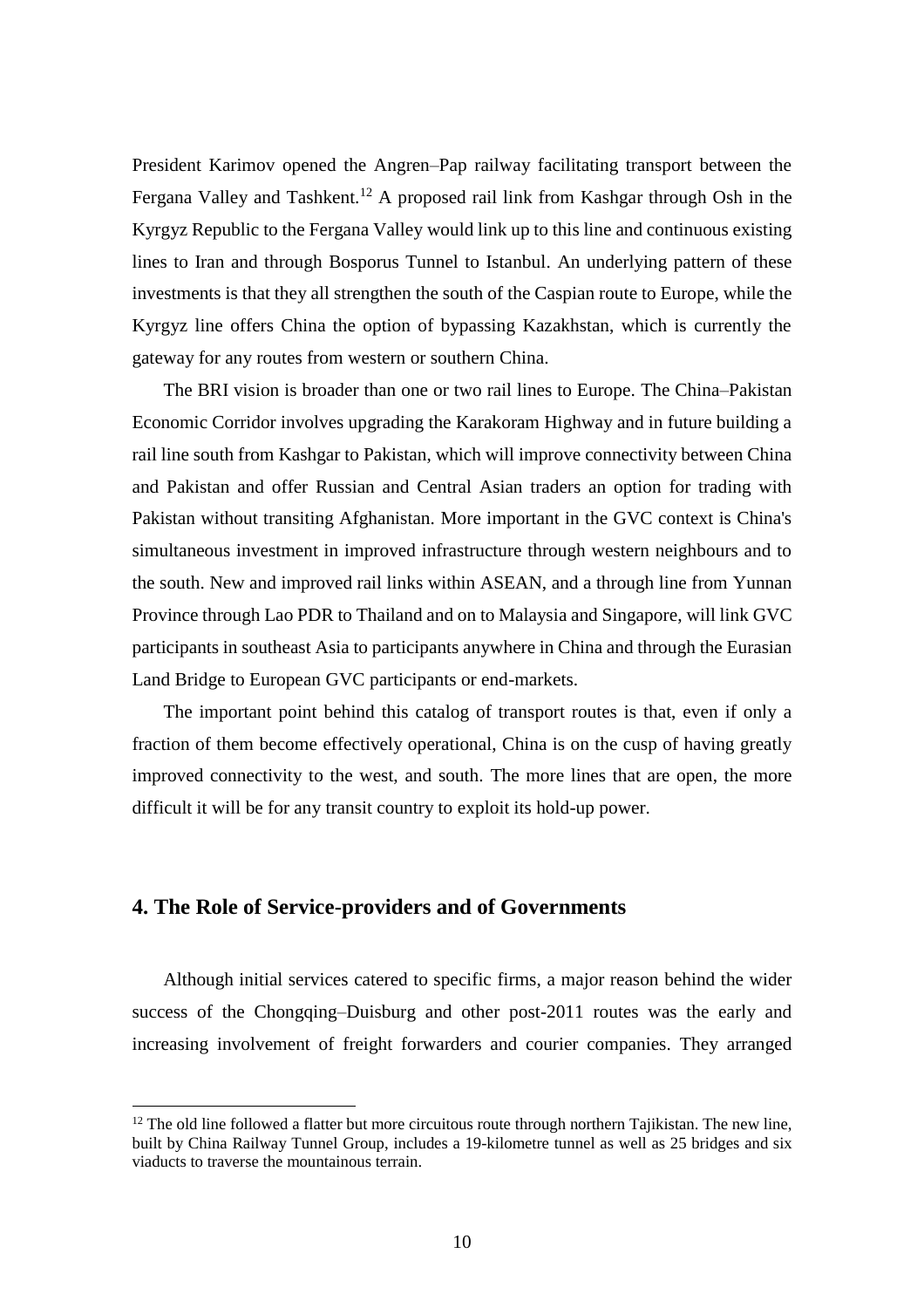multimodal connections and began consolidating part-container loads. Electronic goods and car components continue to be major freight on the Chongqing–Duisburg–Chongqing route. However, with a regular service, freight forwarders can offer less-than-full-load shipping, assembling container loads for clients willing to pay to ship and wanting a fixed delivery date. Reports of the first trains from France and from the United Kingdom to China inevitably invoked cargos of champagne or whisky, but the containers were full of 'miscellaneous goods'.<sup>13</sup>

Virtuous circles were set in motion. As China–EU rail services became more varied and more regular, freight forwarders and courier companies began offering additional services such as refrigerated containers or organising clearance for goods that may fall foul of EU–Russia mutual sanctions. It is through such service provision that hubs such as Duisburg, Łódź, and Yiwu have become popular termini. Over 300 freight forwarders and other facilitators have offices at the Duisburg hub, which provides access to rail, river, road, and air transport and is within short distance of tens of millions of people in Germany, France, Belgium, Luxembourg, and the Netherlands. Poland is a centre for ecommerce fulfilment, and Łódź has become an eastern Europe hub. Yiwu in Zhejiang Province, famous as the world's largest market for small goods, has become a rail hub for the Yangtze Delta; Esteban and Li (2017) noted that, although the first Yiwu–Madrid train departed in 2014, Yiwu business leaders had begun exploring Land Bridge options in January 2013, before President Xi's One Belt One Road announcement.

Multimodal hubs offering a greater range of specialised service-providers are convenient places of origin or destinations for many customers. The added services appeal to GVCs, such as agribusiness, where goods may be perishable and require refrigeration, or to non-GVC traffic with part-container loads. The original drivers (car and electronics GVCs) remain important as they wish to transform what have largely been regional value chains in Asia or in Europe into Eurasian value chains. They also benefit from increased scale because services become more frequent and competing routes have incentives to become more efficient in reducing transit times and increasing the range of services

<sup>&</sup>lt;sup>13</sup> Shepard (2016a) gave the example of a Chinese ATM manufacturer who needed to send one replacement machine to Europe; sea was too slow and air too expensive, but rail was just right.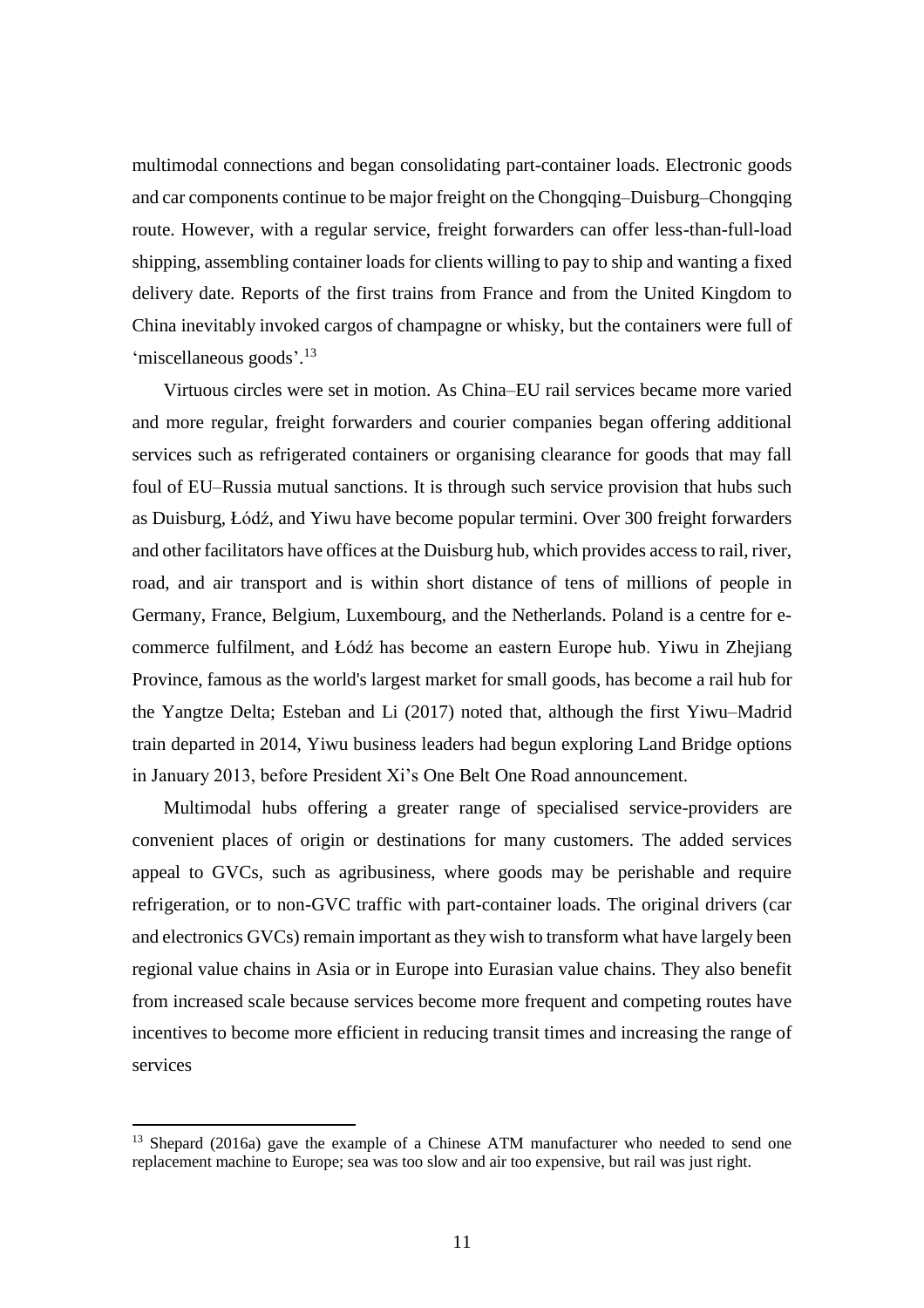Future success of the rail Land Bridge will also depend on the ability of serviceproviders to continue offering attractive rail services relative to maritime or air routes. The edge that rail has over maritime transport could be reduced if the polar route becomes a serious option.<sup>14</sup> Air freight has potential to reduce costs with new aircraft and better route management. Both of these options have been included in Chinese BRI plans.<sup>15</sup>

Governments have played an important role in reducing trade costs. All countries along a Land Bridge route must agree to simple transit procedures. Time cost and predictability of border crossings are crucial. Perhaps the most important investments so far have been at changes of gauge, which historically are associated with significant delays.<sup>16</sup> The container transfers at the change-of-gauge border are simple procedures: the incoming train and the outgoing train are lined up side by side, and a crane moves the containers from one to the other. At Khorgos, on the Kazakhstan–China border, the transfer can be done in 47 minutes (Shepard, 2016a). Public investment has also been important in creating alternative routes, and in future could provide a high-speed option. Such investments may create issues about financing.<sup>17</sup>

An extended network will serve other traffic than bonded China–EU trains. In general, reduced transport costs have net benefits, but as with most economic changes there are potential losers as well as gainers. Reduced trade costs make exporters more competitive in foreign markets but subject import-competing firm to greater competition

<sup>&</sup>lt;sup>14</sup> In the summer of 2017, Russian ships used the Northern Sea route without an ice-breaker for the first time and COSCO Shipping Specialized Carriers started using the Northern Sea route, taking about 20 days less from China to Rotterdam than the Suez Canal route. In January 2018, China's State Council published a white paper officially linking the BRI to China's Arctic Policy and shipping routes, and heralding opportunities to build a 'Polar Silk Road' together with Arctic coastal states, in particular Russia (Klimenko, 2018; Liu, 2018).

<sup>&</sup>lt;sup>15</sup> In a June 2017 meeting in Beijing with Luxembourg Prime Minister Xavier Bettel, President Xi pushed for a 'Silk Road of the Air', starting with intensification of the air cargo shipments between Zhengzhou and Luxembourg that Cargolux Airlines had been operating since 2014 (Qi Xin, 2018).

<sup>&</sup>lt;sup>16</sup> The Land Bridge trains do not travel across continents; only the containers do. The container transfers are necessary because the track gauges of former Soviet countries are different from those in China and Western Europe, so one train physically cannot travel the entire route. The container transfers described in the next sentence are only suited to standard containers; refrigerated containers, for example, require different procedures.

<sup>&</sup>lt;sup>17</sup> Hurley et al. (2018) raised the spectre that funding BRI projects may cause debt distress in some countries. This is a concern in the Kyrgyz Republic where versions of China's proposed Kashgar– Andijan link are estimated to cost around \$6 billion, i.e. roughly the size of the country's gross domestic product, and even a soft loan to finance construction could cause problems if transit revenues are meagre. Hurley et al. include Lao PDR and Cambodia amongst Southeast Asian countries facing potential debt distress due to BRI participation.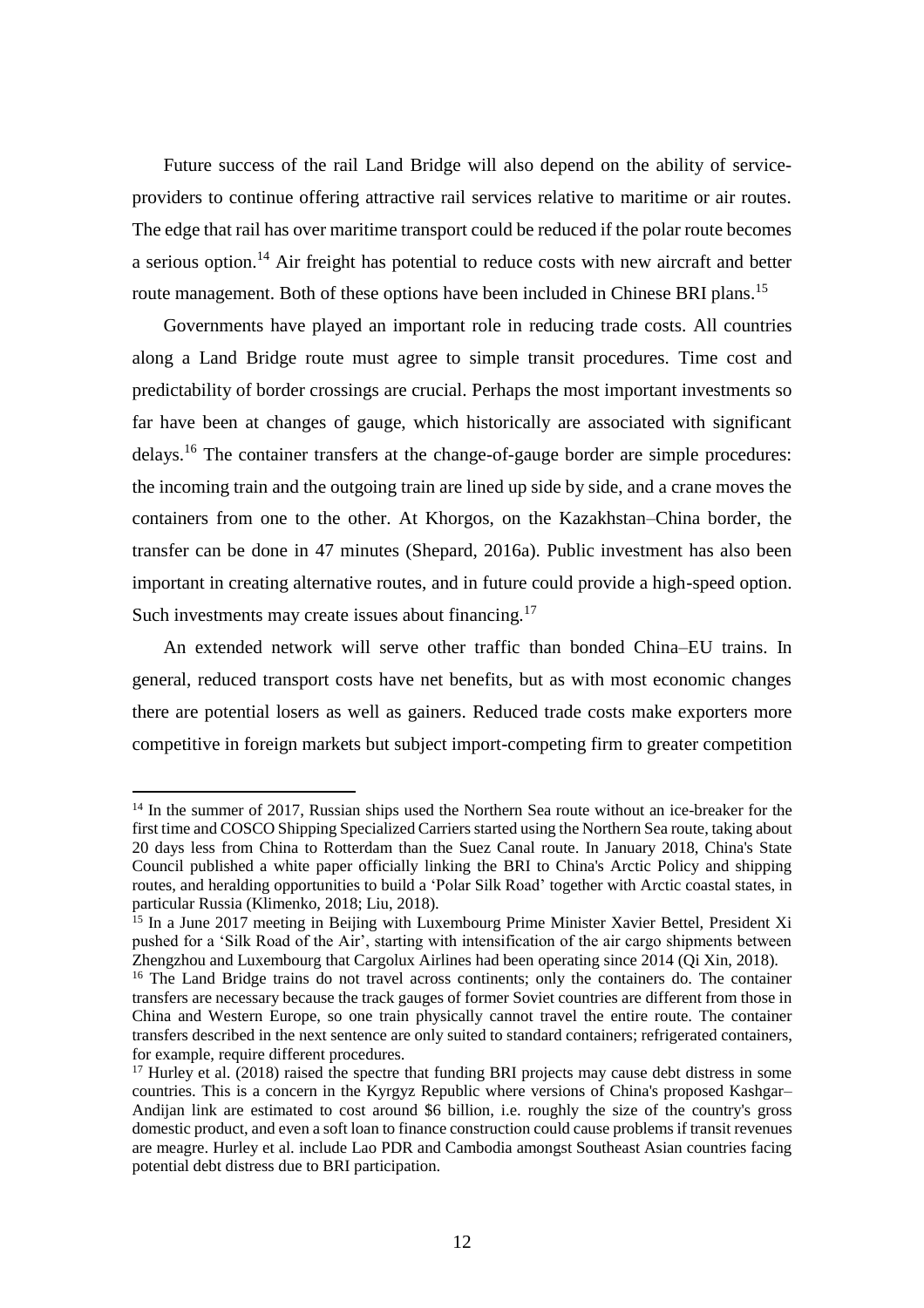in the home market. Individuals have increased choices of where to live and work, but locations bypassed by the efficient network can fall behind.

If the process is displacing regional value chains in East Asia and Europe by Eurasian value chains, then successful GVC participants in Southeast Asia may find new opportunities in the larger Eurasian GVCs while at the same time coming up against competitors in eastern Europe. The outcome of such competition becomes less predictable as human tasks are replaced by automation, and simple comparison of wage and other costs becomes less important than ability to interface with robots or firmspecific competencies.

# **5. Conclusions**

In sum, as the GVC phenomenon has flourished, the value chains are becoming longer and more complex. Following from sub-regional zones such as Sijori or the Pearl River Delta in the 1980s and 1990s to 'Factory Asia' in the 2000s (Pomfret, 2011), the next step is to link the regional value chains of East Asia and Europe. This requires low trade costs (in time, money, and uncertainty) across Eurasia. Service providers have led the way in delivering reduced trade costs.

A rail link between China and Europe offers faster speed and greater reliability than ocean shipping, and it is much cheaper than airfreight. Thus, rail offers a niche that is useful for GVCs like the carmakers, which have components too bulky for air transport but want faster and more reliable delivery than intercontinental maritime transport can provide. As an added benefit, per ton of freight, rail is much more environmentally friendly than road or air.

Since 2011 the number of trips along the Land Bridge has mushroomed  $-6,235$  by December 2017, and over half of those in 2017. To keep perspective, traffic on the rail Land Bridge is still small compared to China–EU maritime trade. In 2016, 42,000 containers passed through Kazakhstan, a big increase over the 2,000 in 2011 (Shephard, 2016a), but the load of four current-generation container freighters that can pass through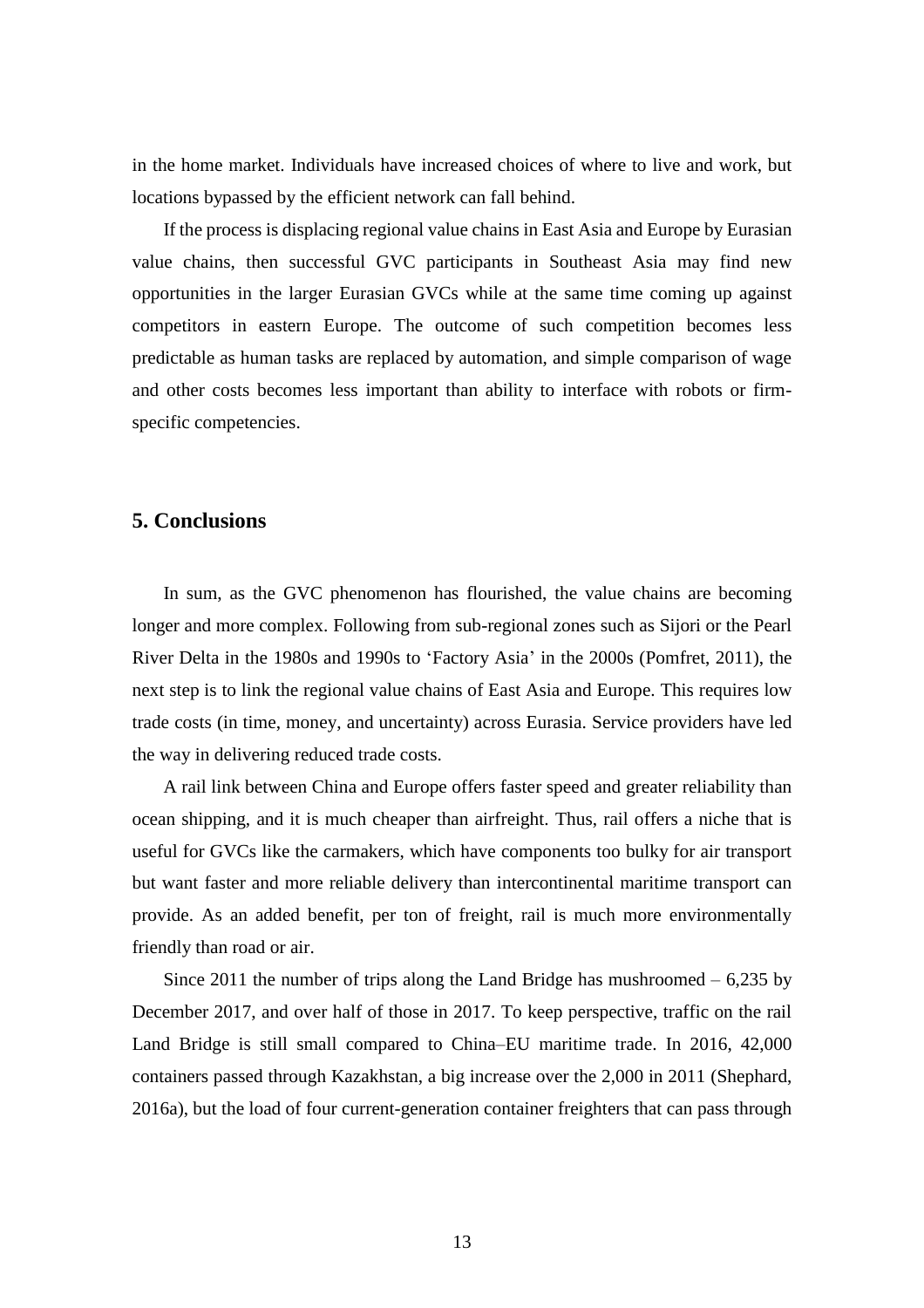the Suez Canal. Nevertheless, the rail Land Bridge appears to be firmly established, with potential for further service improvement and implications for GVCs across Eurasia.

### **References**

- Baldwin, R. (2017), *The Great Convergence.* Cambridge, MA: Harvard University Press.
- Baldwin, R., and J. Lopez–Gonzalez (2013), 'Supply-Chain Trade: A Portrait of Global Patterns and Several Testable Hypotheses', *NBER Working Paper*, No. 18957, Cambridge, MA: National Bureau of Economic Research.
- Esteban, M., and Y. Li (2017), 'Demystifying the Belt and Road Initiative: Scope, Actors and Repercussions for Europe', *Duisburger Arbeitspapiere Ostasienwissenschaften,* No.117/2017, Duisburg, Germany: University of Duisburg–Essen Institute of East Asian Studies.
- Hummels, D., and G. Schaur (2013), 'Time as a Trade Barrier', *American Economic Review*, 103(7), pp.2935–59.
- Hurley, J., S. Morris, and G. Portelance (2018), 'Examining the Debt Implications of the Belt and Road Initiative from a Policy Perspective', *CGD Policy Paper*, No. 121, Washington, DC: Center for Global Development.
- Johnson, R., and G. Noguera (2012), Proximity and Production Fragmentation, *American Economic Review,* 102(3), pp.407–11.
- Klimenko, E. (2018), Shipping along the Arctic's Northern Sea Route will be determined by Russia–China Cooperation in the Region, *SIPRI Expert Comment*, 7 February, Stockholm International Peace Research Institute (www.sipri.org).
- Konishi, Y., S. Mun, Y. Nishiyama, and J.-E. Sung (2014), Measuring the Value of Time in Freight Transportation, *RIETI Discussion Paper*, No. 14-E-004, Tokyo: Research Institute of Economy, Trade and Industry.
- Li, Y, K. Bolton, and T. Westphal (2016), The Effect of the New Silk Road Railways on Aggregate Trade Volumes between China and Europe, *Institute of East Asia Studies Working Paper,* No. 109, Duisburg, Germany: University of Duisburg– Essen.
- Liu, N. (2018), China's Arctic Policy and Belt and Road Initiative: Synergy or Conflict? *Brink Asia*, 11 February, available at: http://www.brinknews.com/asia/chinasarctic-policy-and-belt-and-road-initiative-synergy-or-conflict/
- Pomfret, R. (2011), *Regionalism in East Asia: Why Has it Flourished Since 2000 and How Far Will it Go?* Singapore: World Scientific Publishing Company.
- Pomfret, R. (forthcoming), *The Central Asian Economies in the Twenty-first Century: Paving the New Silk Road.* Princeton, NJ: Princeton University Press.
- Qi, Xin (2018), 'Airborne Silk Road takes off in Zhengzhou', *China Daily* (Asia Weekly Edition), 26 February, p.9.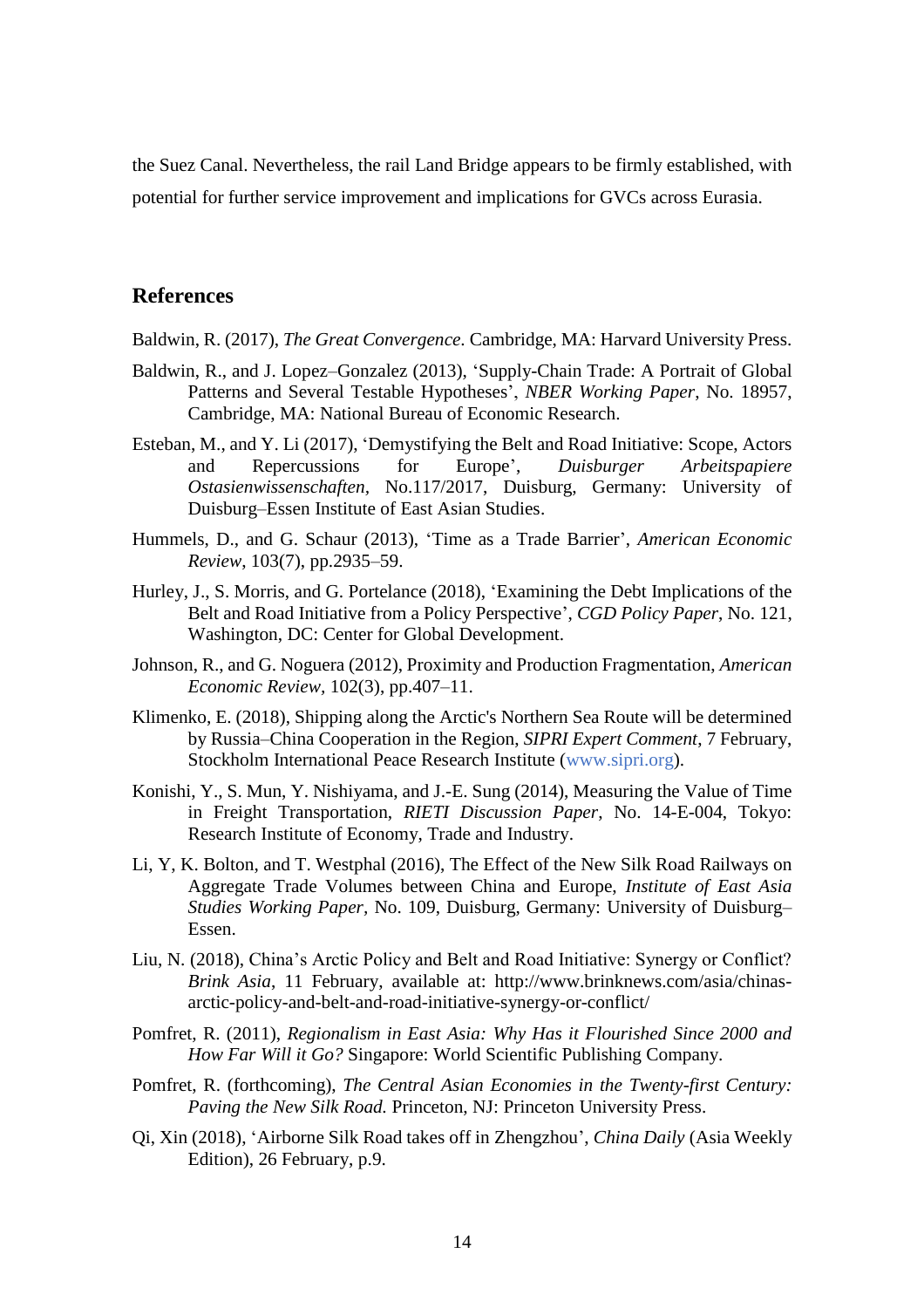- Shepard, W. (2016a), 'Why the China–Europe 'Silk Road' Rail Network is Growing Fast', *Forbes*, 28 January.
- Shepard, W. (2016b), 'How those China–Europe 'Silk Road' Trains first Began', *Forbes*, 29 June.
- Sourdin, P., and R. Pomfret (2012), *Trade Facilitation: Defining, Measuring, Explaining and Reducing the Cost of International Trade.* Cheltenham, UK: Edward Elgar.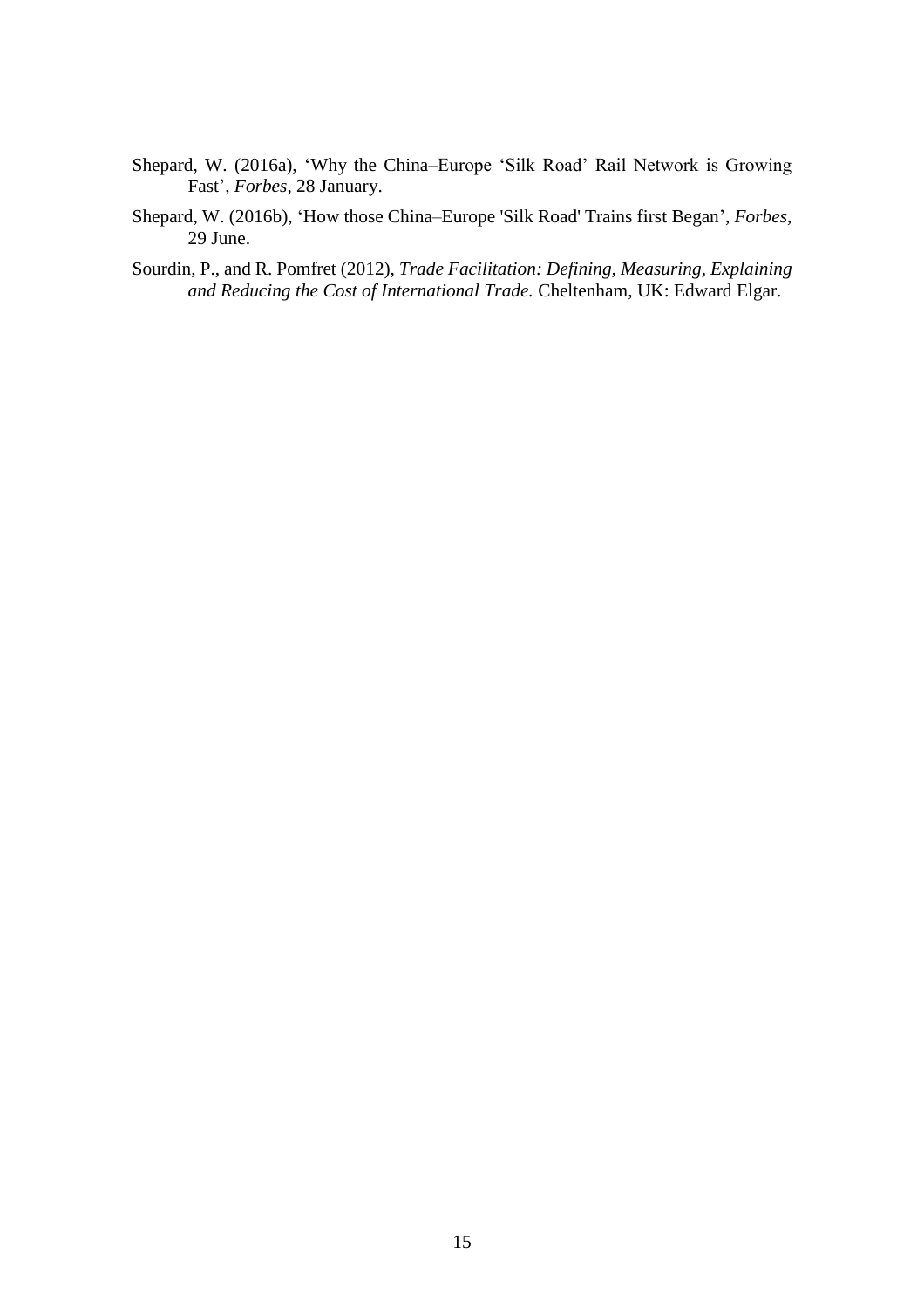# **Maps**



**Map 1: The Eurasian Rail Network in 2010**

**Map 2: The Chongqing–Duisburg Connection in 2011–2012**



**A FASTER ROUTE FOR TRADE** 

Sources: Ministry of Commerce, General Administration of Customs, YuXinCu Rail Logistics Company

FENG XIUXIA / CHINA DAILY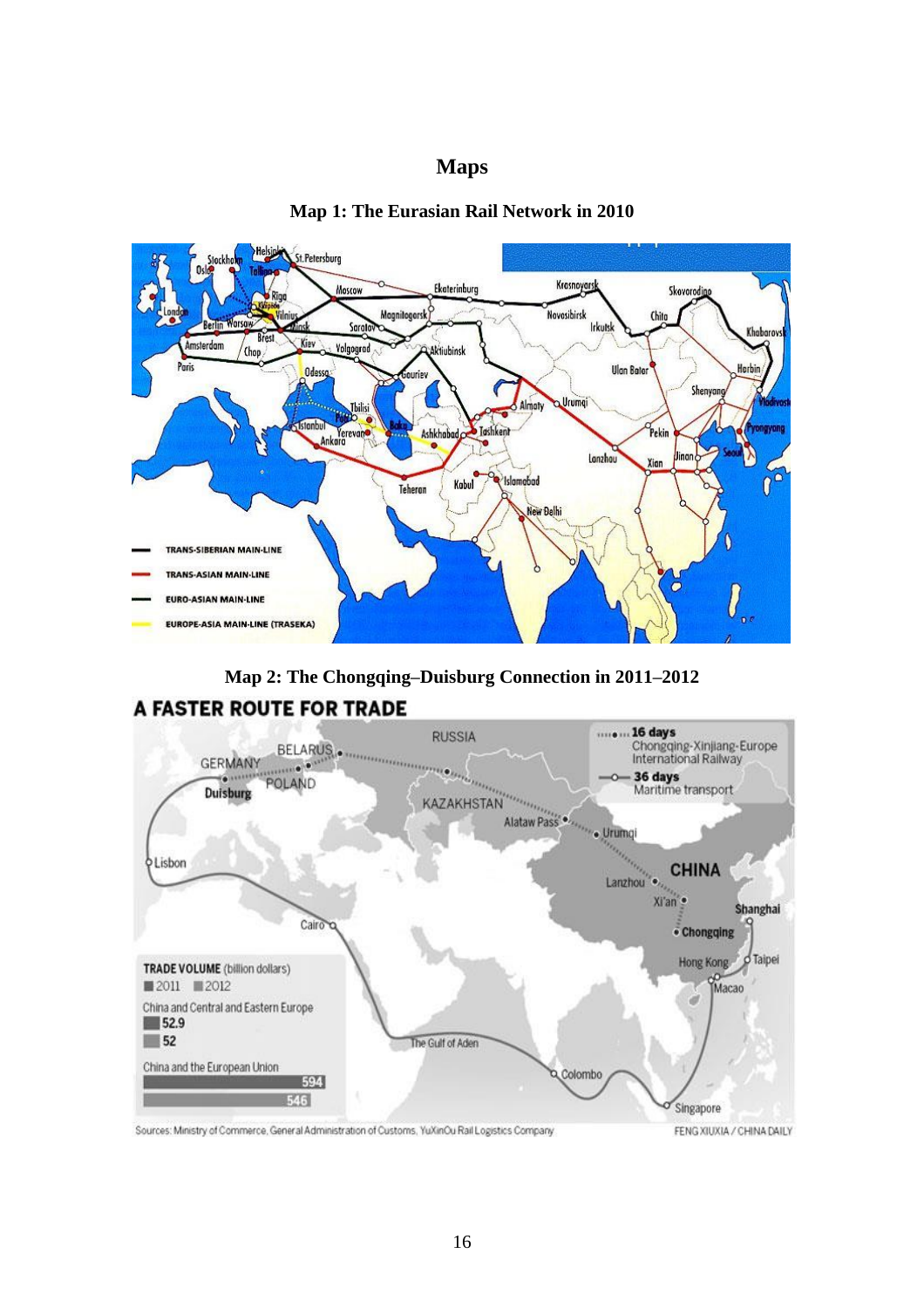

# **Map 3**: **Wuhan–Lyon, April 2016**

**Map 4: China's Belt and Road Initiative – The New Silk Road Railway**



Source: Xinhua News Agency, May 2014.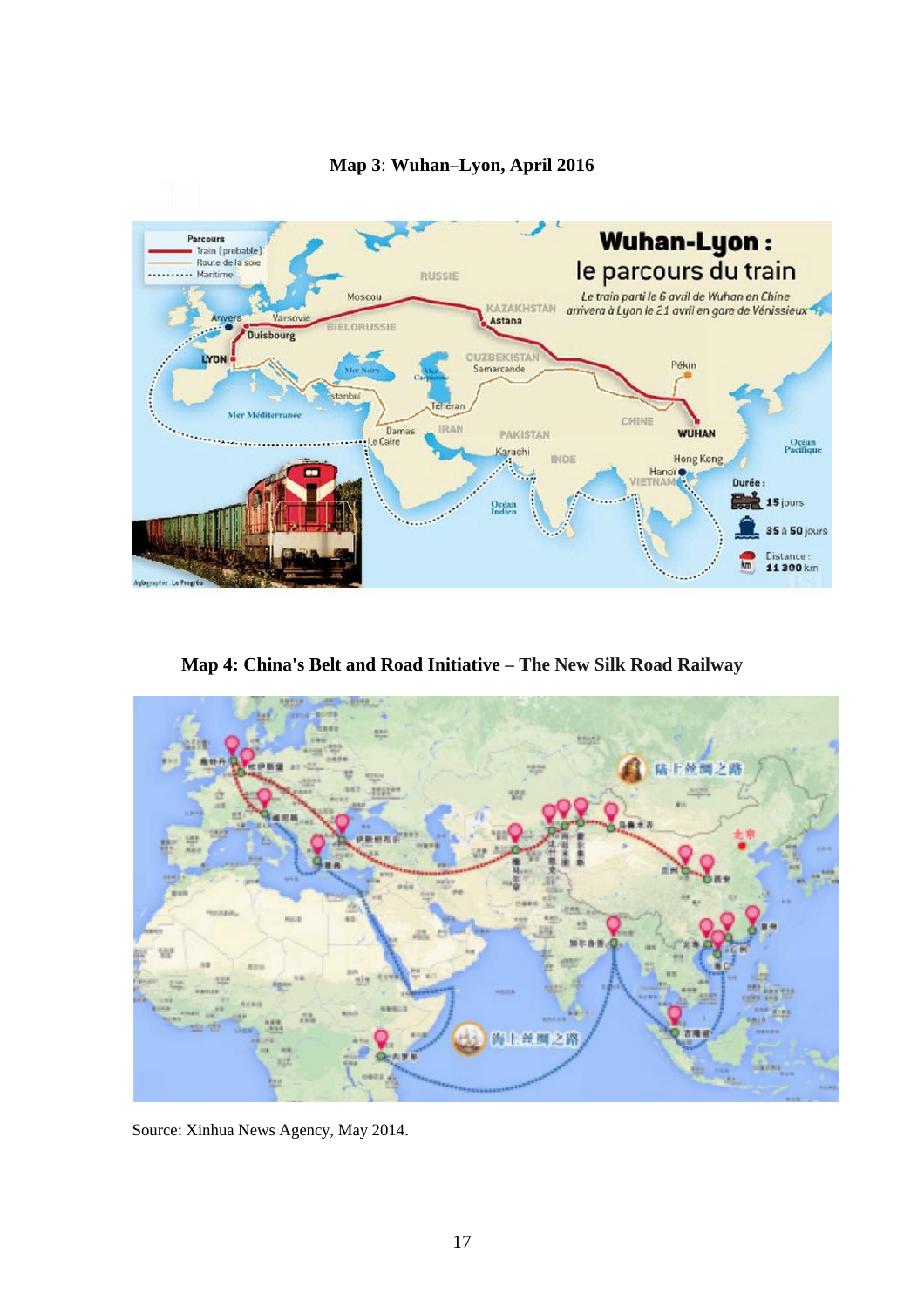| No.     | Author(s)                                                              | <b>Title</b>                                                                                                                                | Year               |
|---------|------------------------------------------------------------------------|---------------------------------------------------------------------------------------------------------------------------------------------|--------------------|
| 2018-01 | <b>Richard POMFRET</b>                                                 | The Eurasian Land Bridge The<br>Role of Service Providers in<br>Linking the Regional Value Chains<br>in East Asia and the European<br>Union | May<br>2018        |
| 2017-14 | Fukunari KIMURA                                                        | 'Unbundlings' and Development<br>Strategies in ASEAN: Old Issues<br>and New Challenges                                                      | Mar<br>2018        |
| 2017-13 | Tsuyoshi KAWSE and<br><b>Masahito AMBASHI</b>                          | Disciplines on State-Owned<br>Enterprises under the Trans-<br>Pacific Partnership Agreement:<br><b>Overview and Assessment</b>              | Feb<br>2018        |
| 2017-12 | Shandre<br>THANGAVELU, Wang<br><b>WENXIAO</b> and Sothea<br><b>OUM</b> | Servicification in Global Value<br>Chains:<br>The Case of Asian Countries                                                                   | <b>Nov</b><br>2017 |
| 2017-11 | Lurong CHEN                                                            | Developing Asia in the Era of<br>Cross-border E-commerce                                                                                    | Oct<br>2017        |
| 2017-10 | <b>Jane KELSEY</b>                                                     | The Risks for ASEAN of New<br>Mega-Agreements that Promote<br>the Wrong Model of e-Commerce                                                 | Oct<br>2017        |
| 2017-09 | Lili Yan ING and<br>Olivier CADOT                                      | Ad valorem equivalents of non-<br>tariff measures in ASEAN                                                                                  | Oct<br>2017        |
| 2017-08 | Venkatachalam<br>ANBUMOZHI and<br>Xianbin YAO                          | Remaking Energy Policies for<br>Global Sustainability: The Case of<br>Flying Geese Model and Path<br>Dependencies in East Asia              | Oct<br>2017        |
| 2017-07 | Lurong CHEN                                                            | Globalisation and Trade<br>Liberalisation in Supporting GVCs<br>Upgrade: The Case of the<br>Republic of Korea                               | Sep<br>2017        |
| 2017-06 | Hideo KOBAYASHI                                                        | Current Status and Traits of the<br>Auto Parts Industry in Viet Nam                                                                         | Aug<br>2017        |

# **ERIA Discussion Paper Series**